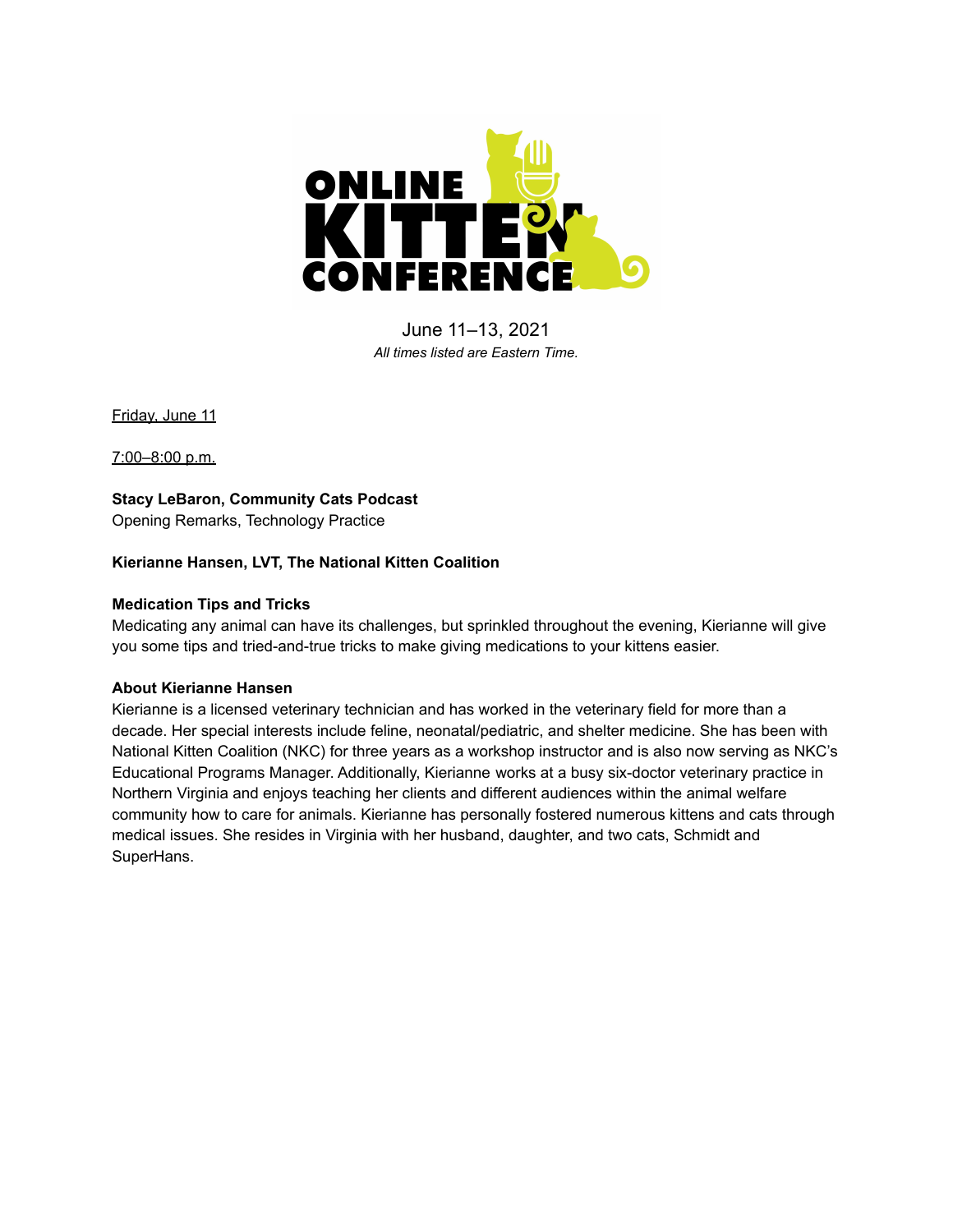#### Saturday, June 12

10:00–10:15 a.m. **Stacy LeBaron, Community Cats Podcast Kierianne Hansen, Rosemarie Crawford, The National Kitten Coalition** Welcome

#### 10:15–11:15 a.m.

## **Tori Fugate, Chief Communications Officer, Kansas City Pet Project**

#### **Strategies for Recruiting Your All-Star Foster Team**

Fostering is the future in animal welfare, and to be a foster-centric organization, we have to recruit and engage the people who are helping us save lives at our organization. But how do you bring in more people to foster for your organization and help you save lives? In this presentation, we'll discuss the many ways that your organization can recruit more people, families, organizations, and businesses to support your lifesaving efforts through your foster homes. Through marketing efforts and by utilizing tools like social media, outreach, working with the media, and telling your stories in your community, you can bring in a group of all-star fosters for all areas of your foster program—including harder-to-place pets, medical cases, behavior cases, and hospice. In this presentation, you'll be able to learn easy-to-implement strategies that you can take back to your organizations, no matter how small or large your team is or whether you're a volunteer-based group or a municipal shelter with a large contract.

As a Human Animal Support Services (HASS) pilot shelter, KC Pet Project has been embracing the foster-centric strategy of moving as many pets as they can into foster homes. With more than 50% of their pets living in foster homes, recruitment of fosters is always at the forefront of their minds. Not only do they have robust recruitment strategies, but they are constantly building resources and tools to support their foster families and their program overall, while building a team of volunteers that support the program and their staff members. Caring for over 10,000 pets a year, the organization would not be successful without the support of their fosters, and they are excited to share how other organizations can learn from their strategies and save lives through their foster program.

#### **About Tori Fugate**

Tori joined the KC Pet Project team in March 2012, shortly after the organization took over the Kansas City, MO, animal shelter in January 2012. Tori's role with KC Pet Project has enabled her to build the organization's brand and promote its mission from inception to what it is today. She oversees all marketing, events, web management, social media, retail sales, education initiatives, and media relations, and she recently served on the design and construction committee of the KC Campus for Animal Care, Kansas City's new animal shelter. She enjoys the opportunity to promote KC Pet Project and its pets through social media and in print, radio, and television appearances on a local and national level—including People Magazine, The Dodo, The Huffington Post, CBS News, USA Today, Queer Eye, and The Rachael Ray Show.

11:15-11:45 a.m. **Break, Cat Trivia**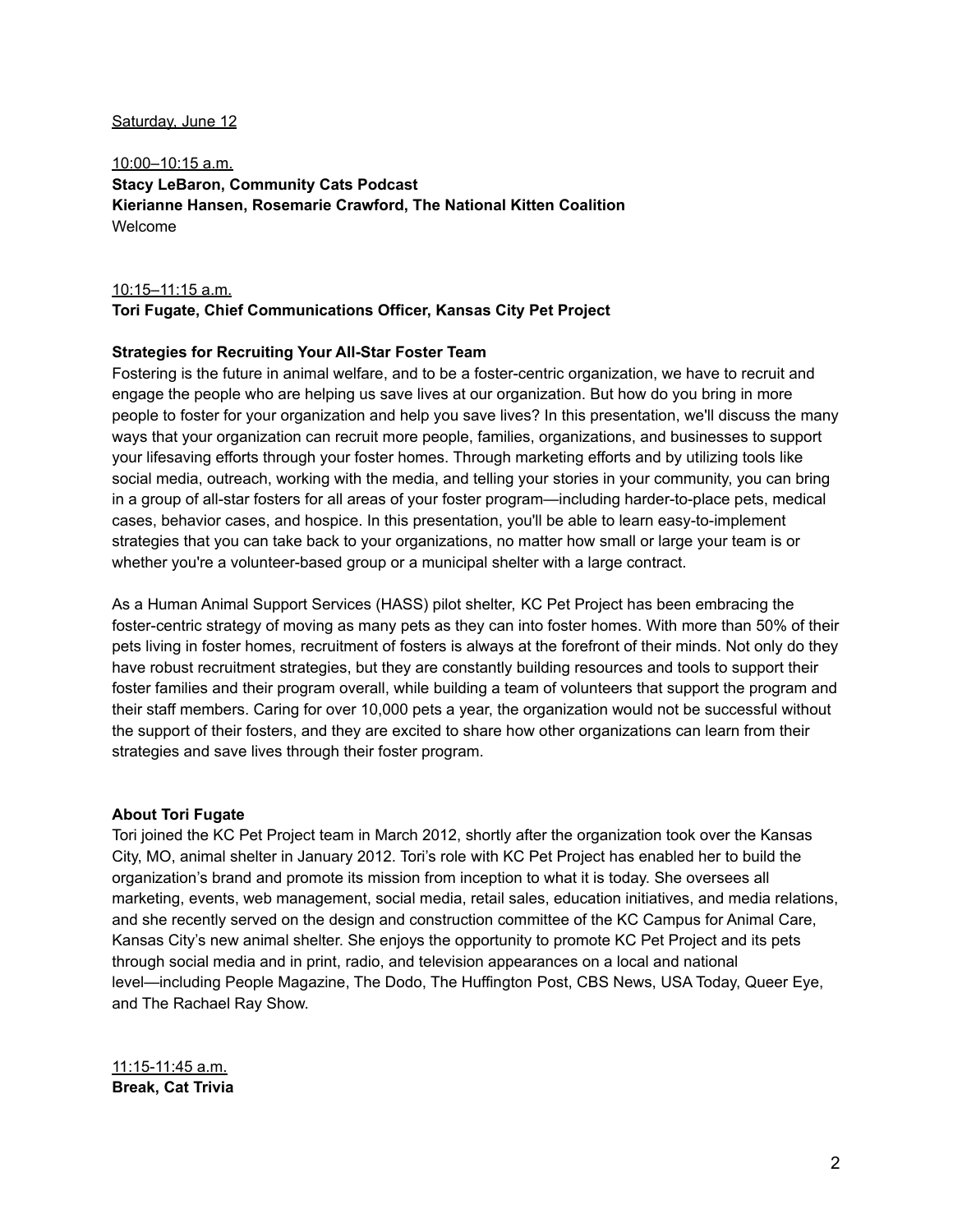# 11:45–12:45 p.m. **Liz Stamper, Midwest Regional Specialist, Best Friends Animal Society**

# **Using Your Data to Become a Kitten Warrior**

Want to learn how to use your data to help the tiniest residents of your organization? In this session, we will learn how using your data can help you increase the save rate for this population. Starting our journey from the time of intake to the point of adoption, we will be discussing how you can make this dream a reality, as well as how to market kittens for fostering, how to retain fosters, and how to troubleshoot difficult situations! At the end of this session, you will be your community's kitten warrior and be ready to begin this new journey with confidence!

# **About Liz Stamper**

Liz is the Midwest Regional Specialist with Best Friends Animal Society, where she travels and consults with shelters and rescues on how to improve upon, or expand on, current lifesaving operations. Prior to joining the Best Friends family, Liz worked for her local humane society for over ten years, wearing many different hats. Her areas of expertise include neonatal care, foster programming, reducing length of stay, and shelter medicine. In her free time, Liz enjoys doing puzzles, going to concerts, and playing games with her husband and daughter.

12:45–1:15 p.m. **Lunch break**

## 1:15–2:15 p.m.

# **Mariah McCulley, Director of Operations, Animal Friends Alliance**

## **How to Tame Your Feral**

Have you been faced with the hard task of what to do with undersocialized kittens? Are your foster homes reluctant to take them? Adopters won't give them a second look? But they keep pouring in? This presentation will help instill confidence in your staff and foster homes and enable them to see these kittens for what they are: scared. We will cover techniques about how to set fosters up for success from the get go (focusing on housing and set up), give a play by play of what the first few days to weeks should look like, and talk about how to tell when these kittens are ready for adoption. We will also tackle some of the more difficult aspects of fostering undersocialized kittens, including best age range, separation, handling, how to treat kittens that are sick, and finally, when it is ok to throw in the towel and route for working cat placement or return-to-field. We must respect and recognize how incredible undersocialized kittens are and put in the time and steps to help them become confident house cats!

## **About Mariah McCulley**

Mariah graduated from Colorado State University in 2009 with a bachelor of science in zoology. She completed multiple independent studies focusing on animal behavior during her undergrad years, both in Tasmania and the US. In 2012, she began her career in animal welfare at the Fort Collins Cat Rescue and Spay/Neuter Clinic (now Animal Friends Alliance after a successful merger). She worked in multiple different areas, from customer service to TNR, and ran several departments, all culminating in her current director position. Her passion for ferals began when she saw them being overlooked and regressing in the shelter, and she knew there had to be a better way. Since that day, she has been a strong advocate for giving these types of kittens and teenagers a leg up and a fair chance.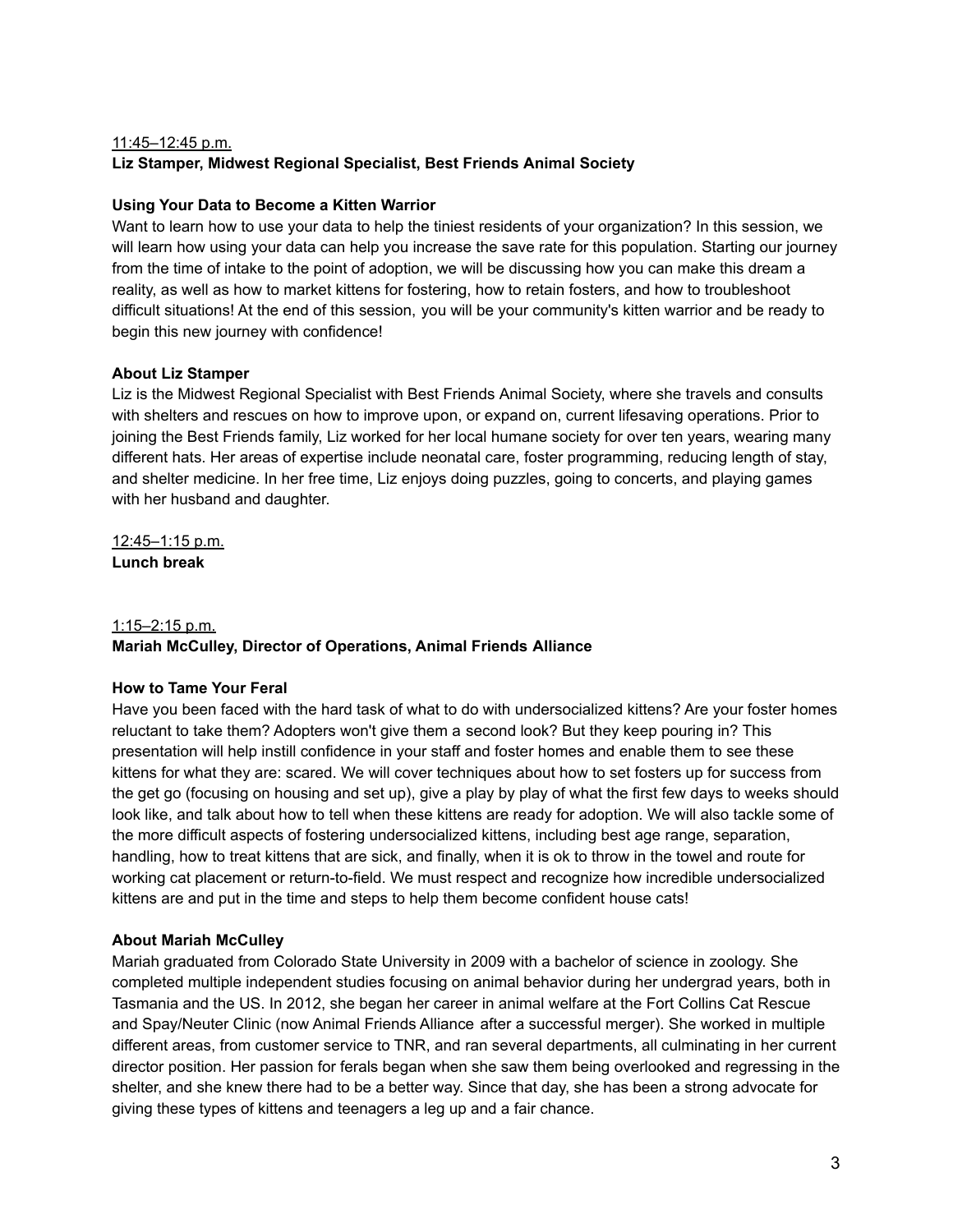# 2:45–3:45p.m. **Fiona Norby, Foster Care Program Manager, Humane Society of the Pikes Peak Region**

**Growing Your Foster Program: Increasing Your Capacity and Saving More Lives!** Presentation description.

**About Fiona** Bio

3:45–4:00 p.m. **Break, cat trivia**

## 4:00–5:00 p.m.

## **Joanna Fortin, Director of Community Programs, Animal Welfare League of Alexandria**

## **Are you ready for CATastrophe?**

Disasters can affect anyone. Preparing to care for your family, pets, fosters, and shelter animals during and after an emergency is vital before the disaster hits. This session will offer participants a brief overview of emergency planning and response for animal shelters, rescue groups, and foster parents, with a focus on considerations for kittens. It will cover common emergencies to prepare for, information on creating an emergency plan for shelters and foster homes in advance of a crisis, and agencies and organizations that can help with the process. We will also touch on the concept of community animal response teams and how you can join or create a team within your community.

## **About Joanna Fortin**

Joanna has been working in the field of animal welfare for sixteen years. She has worked at several shelters, including both municipal, government-run facilities and contracted, nonprofit shelters. Her experiences span a variety of sheltering fields, including animal care, adoptions, behavior, and transfer. She currently serves as the director of community programs at the Animal Welfare League of Alexandria, VA, where she administers a number of community support programs, including a community pet pantry, spay and neuter assistance program, veterinary assistance program, TNR program, and the AWLA's emergency preparedness and response activities. She is the team leader of Alexandria's Community Animal Response Team, and is also a member of the Virginia State Animal Response Team's board of directors, a position she has held for five years.

5:00 p.m. **Closing remarks**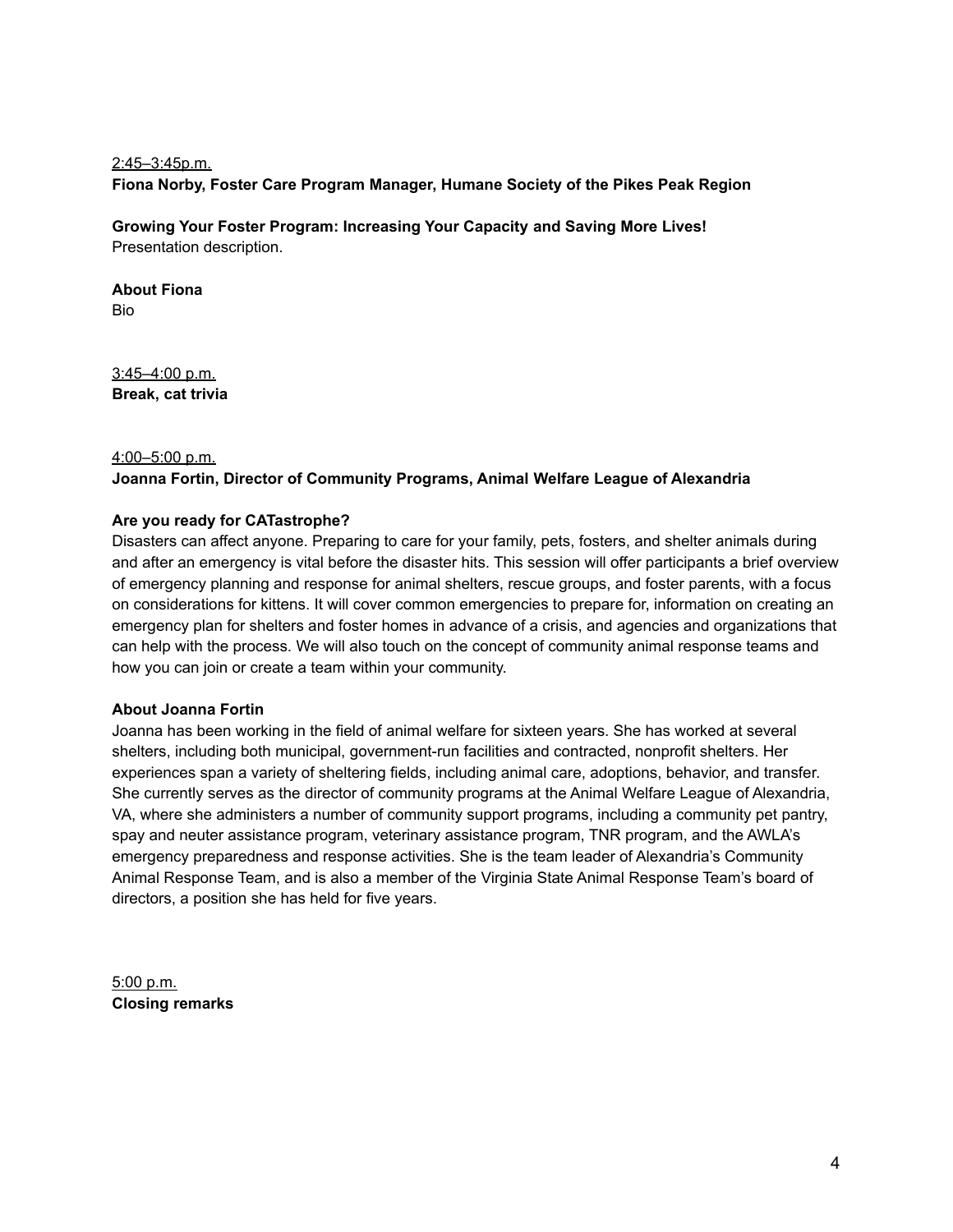#### Sunday, June 13

10:00–10:15 a.m. **Stacy LeBaron, Community Cats Podcast Kierianne Hansen, Rosemarie Crawford, The National Kitten Coalition** Welcome Back!

## 10:15–11:15 a.m. **Allison Hunter-Frederick, Cat Behavior Consultant and Trainer, Allison Helps Cats**

## **Enriching Your Kitten's Sensory World**

Enrichment improves the mental and physical health of cats by presenting them with mental challenges, encouraging physical activity, and stimulating natural behaviors. It can benefit cats of all ages and take different forms.

In this presentation, we'll focus on sensory enrichment for kittens. Sensory enrichment involves stimulation of the five senses: visual, auditory, olfactory, gustatory, and tactile. I'll refer to studies on the topic, draw on personal examples from fostering kittens, and provide a list of ideas that can be used in foster homes and/or shelters.

## **About Allison Hunter-Frederick**

Allison is a cat behavior consultant and trainer, cat therapy handler, and pet education blogger. She also volunteers for a local no-kill cat shelter, for which she has fostered seven litters of kittens and uses sensory enrichment as a key component of kitten socialization.

Through her business, Allison Helps Cats LLC, Allison's goal is to help cats become cherished family members using education to improve their relationship with their owners. Her services include blog articles and checklists, monthly video chats, bi-monthly classes, and consultations with weekly check-ins. Two of her classes include activities on sensory enrichment.

Allison has a certificate in cat behavior & retention from the Humane Society of the United States, and a Silver Level certificate from Low-Stress Handling University. She has taken multiple cat behavior courses, including Train Your Cat from Karen Pryor Academy. She belongs to the International Association of Animal Behavior Consultants, Pet Professional Guild, All Pet Collaborative, and Best Friends Network Partners.

Allison has volunteered with Hearts United for Animals and Husker Cats, and has fostered for The Capital Humane Society and Joining Forces Saving Lives. Currently, she volunteers with Lincoln Animal Ambassadors, The Cat House, Love on a Leash, and Horisun Hospice.

11:45–12:45 p.m.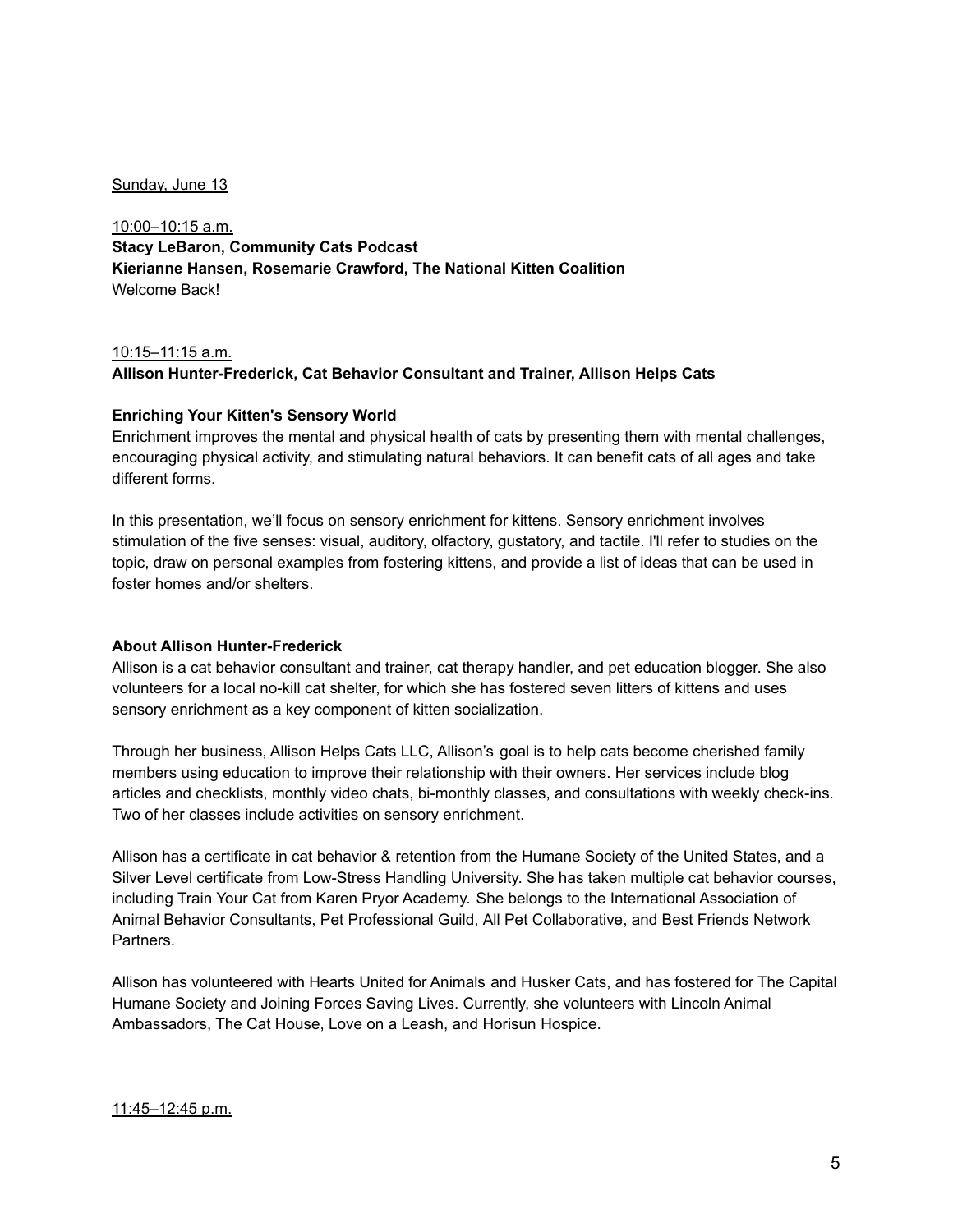## **Tina Reddington Fried, Director, Los Angeles Volunteer & Kitten Programs, ASPCA**

#### **Empower Your Kitten Foster Parents to be Adoption Ambassadors**

Animal shelters and rescues across the country and beyond are empowering their foster volunteers to save more lives through Adoption Ambassadors, a foster-assisted adoption program that sends pets to their new families directly from foster homes. In 2020, Adoption Ambassadors accounted for 31% of all placements for the ASPCA's LA Kitten Foster Program. Learn how to leverage this great opportunity using best practices and innovative ideas from the field so you can continue saving even more lives!

#### **About Tina Reddington Fried**

Tina has been with the ASPCA for over ten years, holding various roles on the Direct Response, Fundraising, and Member Communications teams, and she is now on the ASPCA Los Angeles team. Tina developed the ASPCA Volunteer Program in Los Angeles and launched the ASPCA Pee Wee Program in Spring of 2017. Her foster and diversion program has cared for nearly 7,000 kittens and cats since its inception four years ago, and the live release rate for 4–8 week old kittens at their focus shelter has jumped from 15% in 2016 to 84% in 2020. Tina lives in Los Angeles with her husband Kyle and their two cats, Baby and Rachel.

12:45–1:15 p.m. **Lunch break**

#### 1:15–2:15 p.m.

# **Mary Molloy, CPDT-KA, Behavior Consultant and Certified Professional Dog Trainer, Behavior Vets of NYC**

# **Improving the Odds For Kittens—Helping Caregivers Socialize Kittens with Kitty Kindergarten Classes**

Most pet owners now know that it's crucial to socialize their puppies—but many don't realize they need to socialize their kittens too! At the ASPCA, I work with cats who have behavior issues. I see cats surrendered for behaviors that proper socialization could have prevented, had the owners known how to prepare their kittens for life in the human world. Kitty Kindergarten classes provide a fun and engaging way to teach kitten caregivers the knowledge and skills they need to get their kittens off on the right paw. In this presentation, I'll discuss different models for Kitty K and how to best tailor your class structure and content to your audience, be they owners, fosters, or shelter employees/volunteers. I'll also look at some strategies for getting the word out and getting classes filled.

## **About Mary Molloy**

Mary is a certified professional dog trainer and behavior consultant who got her start at the ASPCA in New York City in 2005, volunteering with the behavior department. She began learning how to help dogs and cats with behavior issues find loving forever homes. While at the ASPCA, Mary completed a year-long internship working with the dogs rescued by the ASPCA's Humane Law Enforcement Division (the subject of Animal Planet's Animal Precinct). She then continued training both dogs and cats and helped teach their Puppy Kindergarten classes for adopters. In 2010, after receiving her professional dog trainer certification, she founded Nirvana Tails, providing "training and behavior help for enlightened pets and their people." In November 2020, Behavior Vets of NYC invited Mary to join the team as a behavior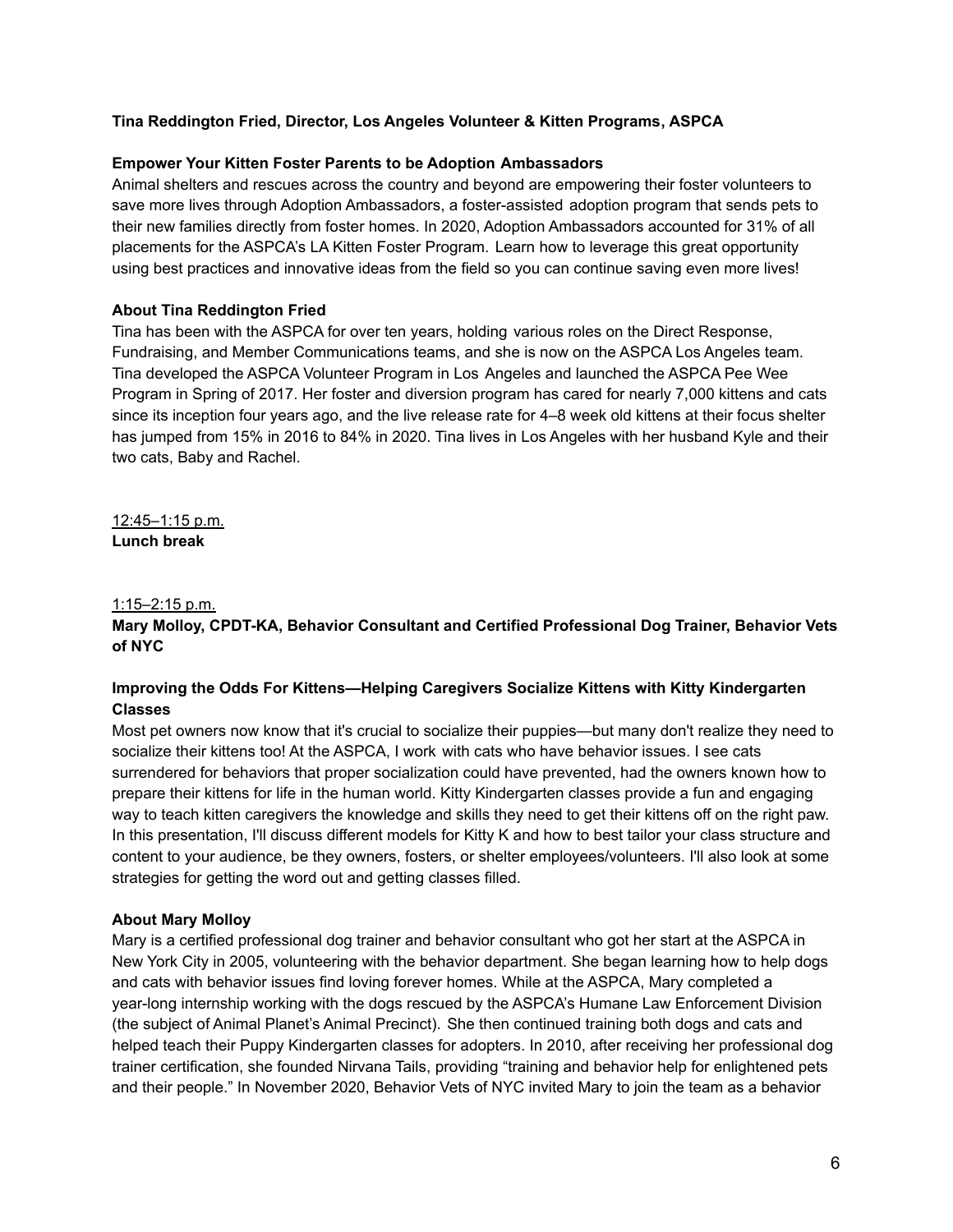consultant. She jumped at the chance to become part of one of the best groups of veterinary behaviorists, behavior consultants, and trainers anywhere.

In addition to her work at Behavior Vets, Mary continues her relationship with the ASPCA as a cat behavior counselor for the Anti-Cruelty Behavior Team. She is also a trainer for the Community Pets Program, a compassionate outreach initiative of the Animal Care Centers in NYC. She has presented on feline body language and socialization, low-stress feline handling, kitten socialization, and taught basic dog manners classes. Mary launched her first Kitty Kindergarten class in 2017 as a hands-on, in-person kitten socialization class. Due to COVID-19, she took Kitty Kindergarten online. Mary realized that, even though she missed getting to meet and play with many adorable kittens, the online format broadened her reach. It made her able to engage caregivers who couldn't always attend a class in person. She has contributed her expert opinion to Chewy.com and The Wirecutter articles, and she has been a guest on the Brick Underground Podcast, discussing anxiety in urban pets. Her blog post, "Tales of the Power of Positive Reinforcement," was featured in the 2017 Train for Rewards Blog Party on Companion Animal Psychology's website. She is a professional member of the Association of Professional Dog Trainers (APDT) and a supporting member of the International Association of Animal Behavior Consultants (IAABC).

2:15–2:45 p.m. **Break, cat trivia**

## 2:45–3:45 p.m. **Esther Mechler, Founder, United Spay Alliance Philip Bushby, DVM, MS, DACVS, United Spay Alliance**

## **How to Spread the Word About Early S/N and Convince Your Vets!**

For decades, veterinary schools have taught that the appropriate age for spay/neuter of cats is 6 months of age or older. Research, however, reveals that there are significant health benefits for spay/neuter of cats prior to 5 months of age. he position paper produced in 2016 by the Veterinary Task Force on Feline Spay Neuter has been endorsed by the AVMA, AAHA, AAFP, ASV, Catalyst Council, Cat Fanciers Association, Winn Feline Foundation, International Cat Association, ten state veterinary associations and numerous humane organizations. Unfortunately, the recommendations of the task force and the endorsements appear to be a very well-kept secret. This presentation will discuss the efforts to get the word out and provide suggestions for convincing local veterinarians to spay/neuter cats prior to 5 months of age.

## **About Esther Mechler**

A graduate of Bates College and the University of Rochester, Esther majored in psychology and education, with a career in guidance and student personnel. In 1990, she left the traditional workplace to begin a program to end companion animal overpopulation. SPAY/USA was started with the goal of finding affordable, accessible spay/neuter services for anyone in need. The program grew from a single vet in Connecticut who gave a 50% discount for referrals to a national program with thousands of veterinarians, clinics, and programs. The program is now run by North Shore Animal League.